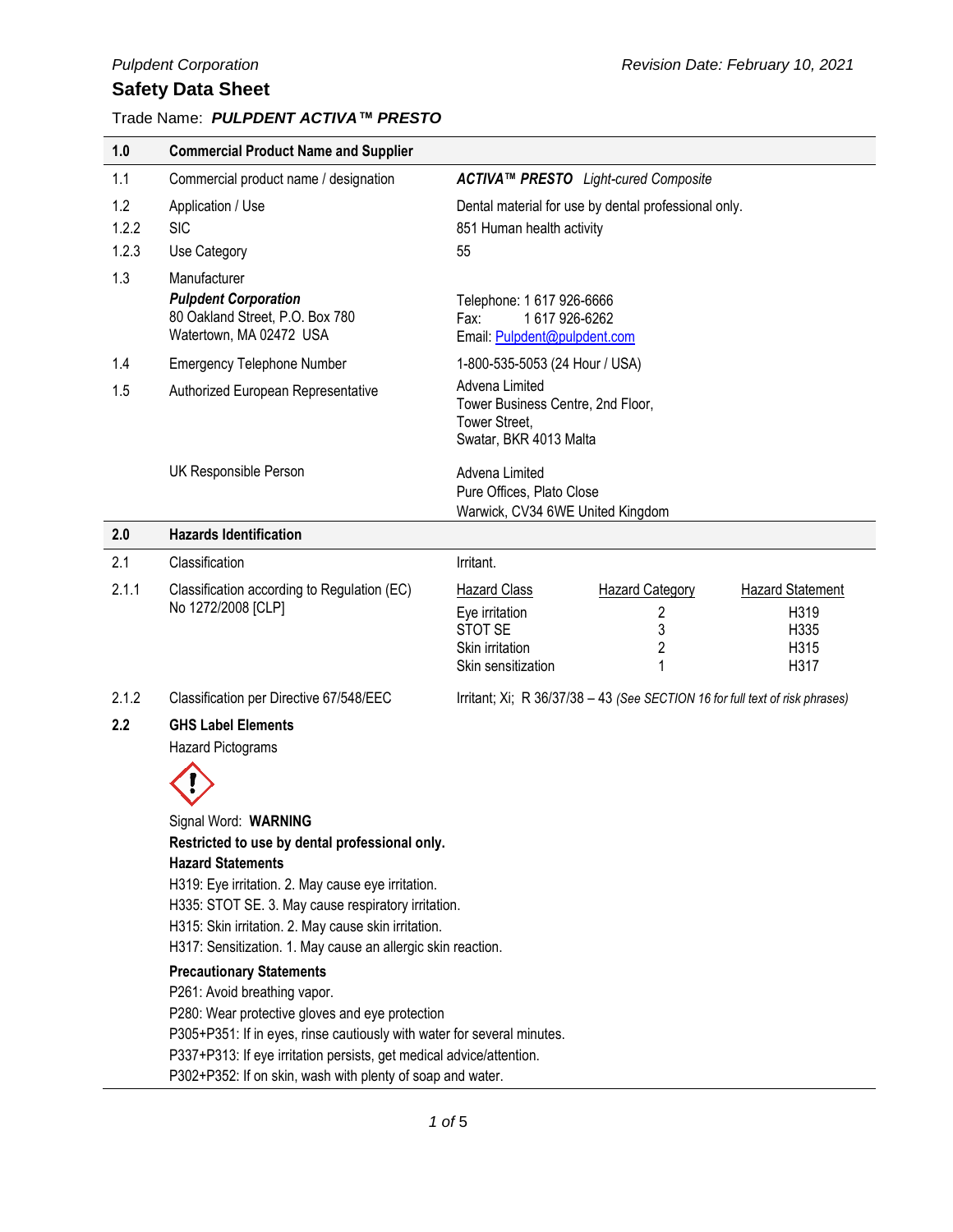#### Trade Name: *PULPDENT ACTIVA™ PRESTO*

P333+P313: If irritation or rash occurs, get medical advice/attention. P410+P411: Protect from sunlight. Store at temperature not exceeding 27°C / 80°F.

| 3.0 | Composition |
|-----|-------------|
|-----|-------------|

3.1 Chemical characterization of the preparation: Light-cured, glass-filled resins.

3.2 Hazardous ingredients

|     | <b>CAS Number</b>                                                                                                                                                                                                                                    | Name of the Ingredient                                                                                                 | Concentration | Classification per<br>67/548/EEC                                                                                                                                                     | Classification per Regulation (EC)<br>No.1272/2008 (CLP)                                              |  |
|-----|------------------------------------------------------------------------------------------------------------------------------------------------------------------------------------------------------------------------------------------------------|------------------------------------------------------------------------------------------------------------------------|---------------|--------------------------------------------------------------------------------------------------------------------------------------------------------------------------------------|-------------------------------------------------------------------------------------------------------|--|
|     | Proprietary<br>mixture                                                                                                                                                                                                                               | Blend of diurethane and<br>other methacrylate<br>resins                                                                | 35.0%         | Irritant; Xi<br>R 36/37/38 - 43                                                                                                                                                      | Eye irritation, 2, H319<br>STOT SE 3, H335<br>Skin irritation, 2, H315<br>Skin sensitization, 1, H317 |  |
|     | 112945-52-5                                                                                                                                                                                                                                          | Silica, amorphous                                                                                                      | 4.8%          | Irritant; Xi,<br>R 36/37/38                                                                                                                                                          | Eye irritation, 2, H319<br>STOT SE 3, H335<br>Skin irritation, 2, H315                                |  |
| 4.0 | <b>First Aid Measures</b>                                                                                                                                                                                                                            |                                                                                                                        |               |                                                                                                                                                                                      |                                                                                                       |  |
| 4.1 | General Information<br>May be irritating to eyes, respiratory system, skin. Prolonged or repeated<br>contact with resins may cause sensitization. Show this safety data sheet to<br>medical personnel. Get medical attention in case of uncertainty. |                                                                                                                        |               |                                                                                                                                                                                      |                                                                                                       |  |
| 4.2 | Inhalation<br>Move to fresh air. If necessary, administer oxygen and/or artificial<br>respiration and seek medical attention.                                                                                                                        |                                                                                                                        |               |                                                                                                                                                                                      |                                                                                                       |  |
| 4.3 | <b>Skin Contact</b>                                                                                                                                                                                                                                  |                                                                                                                        |               | Take off contaminated clothing. Wash skin thoroughly with soap and water<br>for 15 minutes.                                                                                          |                                                                                                       |  |
| 4.4 | Eye Contact                                                                                                                                                                                                                                          |                                                                                                                        |               | Keep eyelids apart and flush with running water for 15+ minutes. Get<br>medical attention.                                                                                           |                                                                                                       |  |
| 4.5 | Ingestion                                                                                                                                                                                                                                            |                                                                                                                        |               | Rinse mouth with water. Do not induce vomiting. Get immediate medical<br>attention. May be irritating to mucous membranes. Never give anything by<br>mouth to an unconscious person. |                                                                                                       |  |
| 4.6 | Precautions for first responders                                                                                                                                                                                                                     |                                                                                                                        |               | Ventilate the area. Wear eye and skin protection.                                                                                                                                    |                                                                                                       |  |
| 4.7 | Information for physicians                                                                                                                                                                                                                           |                                                                                                                        |               |                                                                                                                                                                                      |                                                                                                       |  |
|     | Symptoms                                                                                                                                                                                                                                             |                                                                                                                        |               | Irritation or redness in eyes, throat or on skin.                                                                                                                                    |                                                                                                       |  |
|     | Hazards                                                                                                                                                                                                                                              |                                                                                                                        |               | sensitization by skin contact.                                                                                                                                                       | May be irritating to eyes, respiratory system and skin. May cause                                     |  |
|     | Treatment                                                                                                                                                                                                                                            |                                                                                                                        |               | As above under First Aid.                                                                                                                                                            |                                                                                                       |  |
| 5.0 | <b>Fire Fighting Measures</b>                                                                                                                                                                                                                        |                                                                                                                        |               |                                                                                                                                                                                      |                                                                                                       |  |
| 5.1 | Suitable extinguishing media                                                                                                                                                                                                                         |                                                                                                                        |               | may be used to keep fire exposed containers cool.                                                                                                                                    | Carbon dioxide, dry chemical, alcohol foam, or water fog. Water spray                                 |  |
| 5.2 | Extinguishing media to avoid                                                                                                                                                                                                                         |                                                                                                                        |               | Do not use direct water stream                                                                                                                                                       |                                                                                                       |  |
| 5.3 |                                                                                                                                                                                                                                                      | Special exposure hazards in a fire                                                                                     |               | Heat may cause polymerization with rapid release of energy.                                                                                                                          |                                                                                                       |  |
| 5.4 |                                                                                                                                                                                                                                                      | Special protective equipment for fire-fighters<br>A self-contained breathing apparatus should be worn by firefighters. |               |                                                                                                                                                                                      |                                                                                                       |  |
| 6.0 | <b>Accidental Release Measures</b>                                                                                                                                                                                                                   |                                                                                                                        |               |                                                                                                                                                                                      |                                                                                                       |  |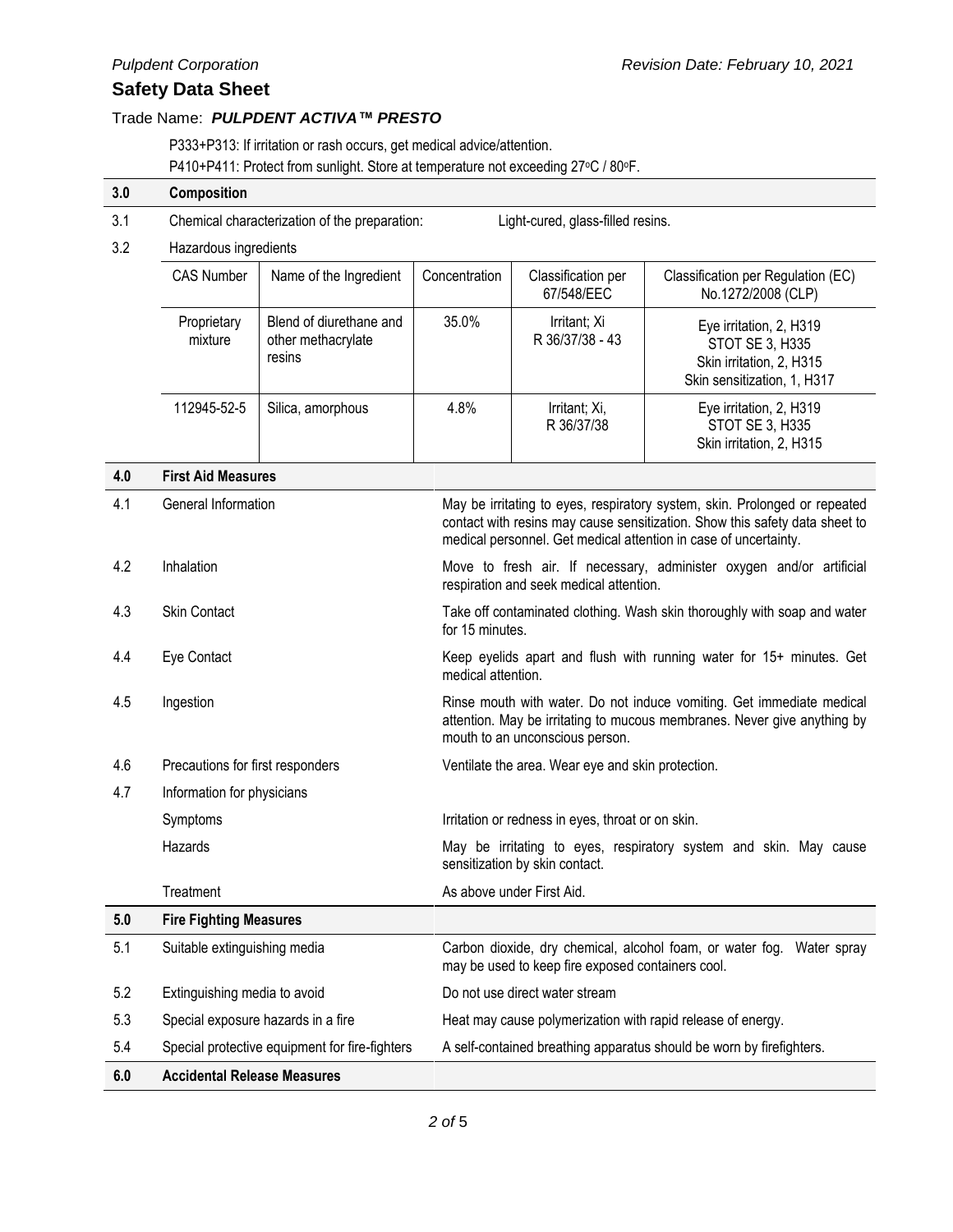|         | Trade Name: <i>PULPDENT ACTIVA™ PRESTO</i>             |                                                                                                                                                                                                                                                                                                                   |
|---------|--------------------------------------------------------|-------------------------------------------------------------------------------------------------------------------------------------------------------------------------------------------------------------------------------------------------------------------------------------------------------------------|
| 6.1     | Personal precautions.                                  | Ventilate area. Wear safety glasses, gloves and lab coat.                                                                                                                                                                                                                                                         |
| 6.2     | Environmental precautions                              | Contain spilled material. Follow all government regulations.                                                                                                                                                                                                                                                      |
| 6.3     | Method for clean up                                    | Absorb or wipe up spill with paper towels or cloths. Collect for disposal in a<br>covered container. Wash area of spill with alcohol or soap and water.                                                                                                                                                           |
| 7.0     | <b>Handling and Storage</b>                            |                                                                                                                                                                                                                                                                                                                   |
| 7.1     | Handling                                               | For use only by dental professionals. Follow good hygiene practices.<br>Remove applicator tip from syringe and recap immediately after use. Keep<br>light-cured materials shaded from intense light sources.                                                                                                      |
| 7.2     | Storage                                                | Keep tightly capped. Store in original container at cool room temperature<br>(<25°C). Avoid direct light, sources of ignition, extremes of temperature<br>(>27°C/80°F, <5°C/40°F). Shelf life for unopened product is two years from<br>date of manufacture, provided that the material has been stored properly. |
| 7.3     | Specific uses                                          | Dental material                                                                                                                                                                                                                                                                                                   |
| 8.0     | <b>Exposure Controls / Personal Protection</b>         |                                                                                                                                                                                                                                                                                                                   |
| 8.1     | Exposure limit values                                  | PEL: Not established. TLV: Not established.                                                                                                                                                                                                                                                                       |
| 8.2     | Exposure controls                                      |                                                                                                                                                                                                                                                                                                                   |
| 8.2.1   | Occupational exposure controls                         | No special equipment required under normal conditions of use.                                                                                                                                                                                                                                                     |
| 8.2.1.1 | Respiratory protection                                 | Good general ventilation is sufficient to control any airborne vapors.                                                                                                                                                                                                                                            |
| 8.2.1.2 | Hand protection                                        | Usual surgical gloves will limit contact with uncured material.                                                                                                                                                                                                                                                   |
| 8.2.1.3 | Eye protection                                         | Usual safety glasses.                                                                                                                                                                                                                                                                                             |
| 8.2.1.4 | Skin protection                                        | Good personal hygiene and safety practices; lab coat.                                                                                                                                                                                                                                                             |
| 8.2.1.5 | Other controls                                         | Emergency eye wash fountain should be available. Wash hands after use.                                                                                                                                                                                                                                            |
| 8.2.2   | Environmental exposure controls                        | Cure material before disposing. To the best of our knowledge, cured<br>material is inert. Follow all government regulations.                                                                                                                                                                                      |
| 9.0     | <b>Physical and Chemical Properties</b>                |                                                                                                                                                                                                                                                                                                                   |
| 9.1     | Characteristics                                        |                                                                                                                                                                                                                                                                                                                   |
| 9.1.1   | Appearance /Color / Physical state                     | Paste in tooth shades                                                                                                                                                                                                                                                                                             |
| 9.1.2   | Odor                                                   | Faint, characteristic                                                                                                                                                                                                                                                                                             |
| 9.2     | Important health, safety and environmental information |                                                                                                                                                                                                                                                                                                                   |
| 9.2.1   | pH                                                     | Not determined                                                                                                                                                                                                                                                                                                    |
| 9.2.2   | Boiling point                                          | Not determined                                                                                                                                                                                                                                                                                                    |
| 9.2.3   | Flash point                                            | Not determined                                                                                                                                                                                                                                                                                                    |
| 9.2.4   | Flammability (solid, gas)                              | Not applicable                                                                                                                                                                                                                                                                                                    |
| 9.2.5   | Explosive properties                                   | Not applicable                                                                                                                                                                                                                                                                                                    |
| 9.2.6   | Oxidizing properties                                   | Not determined                                                                                                                                                                                                                                                                                                    |
| 9.2.7   | Vapor pressure                                         | < 1 mm Hg / 133 Pa / Id: B                                                                                                                                                                                                                                                                                        |
| 9.2.8   | Specific gravity                                       | $1.820 \pm 0.02$ g/ml                                                                                                                                                                                                                                                                                             |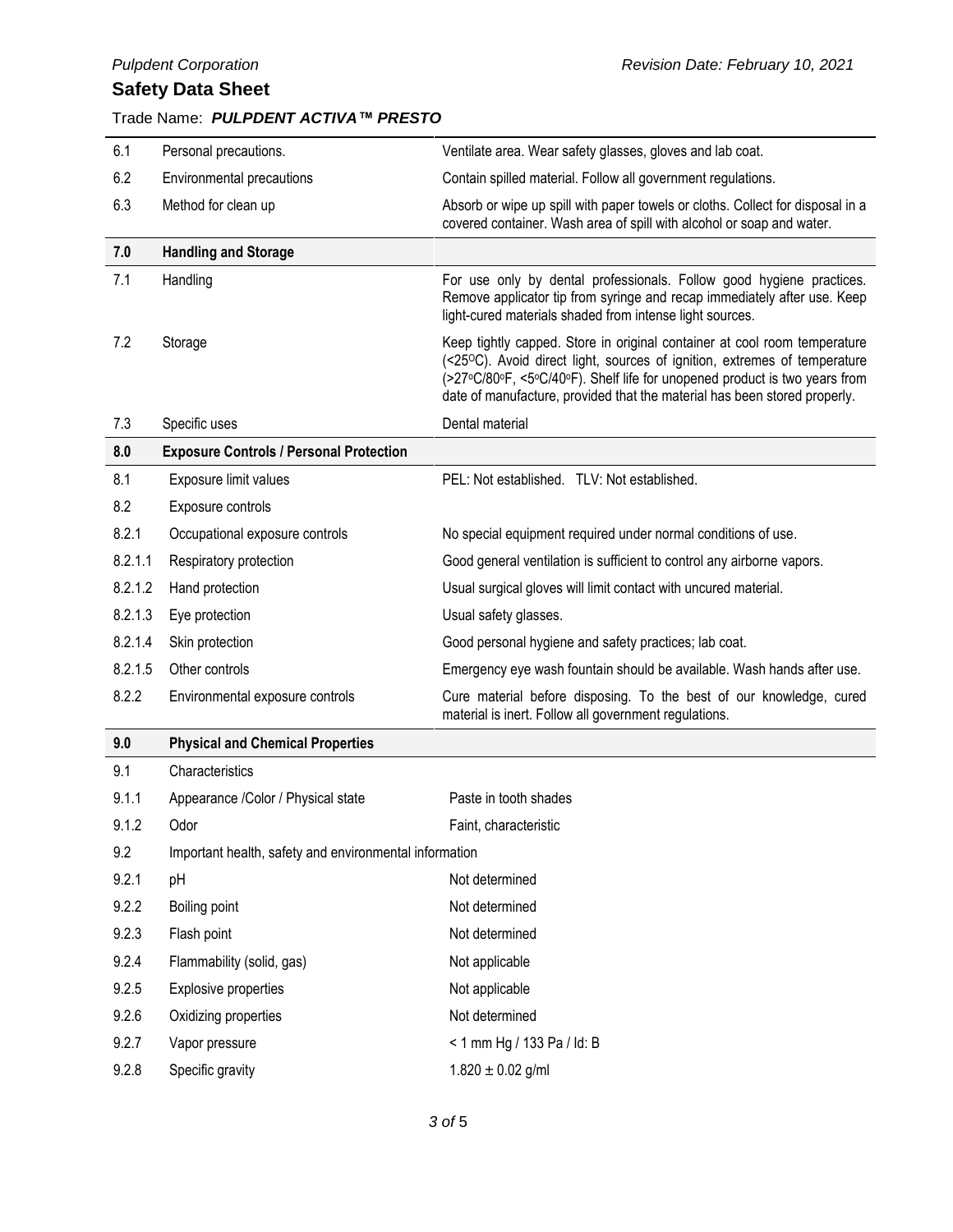| 9.2.9  | Solubility in water                                            | Nil                                                                                                                                                                                                       |
|--------|----------------------------------------------------------------|-----------------------------------------------------------------------------------------------------------------------------------------------------------------------------------------------------------|
| 9.2.10 | Partition coefficient                                          | Not determined                                                                                                                                                                                            |
| 9.2.11 | Viscosity                                                      | Not determined                                                                                                                                                                                            |
| 9.2.12 | Vapor density                                                  | >1                                                                                                                                                                                                        |
| 9.2.13 | Evaporation rate                                               | Not determined                                                                                                                                                                                            |
| 10.0   | <b>Stability and reactivity</b>                                |                                                                                                                                                                                                           |
| 10.1   | Conditions to avoid                                            | Temperature extremes (>27°C/80°F, <5°C/40°F), light.                                                                                                                                                      |
| 10.2   | Materials to avoid                                             | Reducing and oxidizing agents, peroxides, amines.                                                                                                                                                         |
| 10.3   | Hazardous decomposition products                               | Under fire conditions, with amounts greater than in this product,<br>hazardous polymerization may occur with heat buildup, release of<br>carbon monoxide, carbon dioxide, oxides of nitrogen.             |
| 10.4   | Further information                                            | Polymerization will occur when light-cured material is exposed to<br>direct light.                                                                                                                        |
| 11.0   | <b>Toxicological information</b>                               |                                                                                                                                                                                                           |
| 11.1   | Acute toxicity                                                 | Not toxic. Minimal health hazard in the quantities present in this<br>product and under normal conditions of use.                                                                                         |
| 11.2   | Irritation and corrosiveness                                   | May be irritating to eyes, mucous membranes or skin on contact<br>or with prolonged exposure.                                                                                                             |
| 11.3   | Sensitization                                                  | May be sensitizing. Prolonged or frequent skin contact may cause<br>allergic skin reactions in some susceptible individuals.                                                                              |
| 11.4   | Sub-acute, sub-chronic and prolonged toxicity                  | Prolonged and/or frequent skin contact may cause allergic skin<br>reactions in susceptible individuals. Prolonged exposure to large<br>amounts of this material may cause eye and respiratory irritation. |
| 11.5   | Carcinogenicity, Mutagenicity, Reproductive<br><b>Toxicity</b> | None known.                                                                                                                                                                                               |
| 11.6   | Empirical data                                                 | None available.                                                                                                                                                                                           |
| 11.7   | Clinical experience                                            | ACTIVA™ PRESTO is new to the market, but initial evaluations<br>have been positive. There have been no reports of adverse<br>events.                                                                      |
| 12.0   | <b>Ecological Information</b>                                  |                                                                                                                                                                                                           |
| 12.1   | Ecotoxicity                                                    | To the best of our knowledge, polymerized material is inert. No<br>other information is available.                                                                                                        |
| 13.0   | <b>Disposal Considerations</b>                                 |                                                                                                                                                                                                           |
| 13.1   | Regulations                                                    | before disposal. Follow all local and national<br>Polymerize<br>government regulations in disposing material or contaminated<br>packaging.                                                                |
| 14.0   | <b>Transport Information</b>                                   |                                                                                                                                                                                                           |
| 14.1   | Restrictions                                                   | None. Not regulated by IATA.                                                                                                                                                                              |
| 15.0   | <b>Regulatory Information</b>                                  |                                                                                                                                                                                                           |